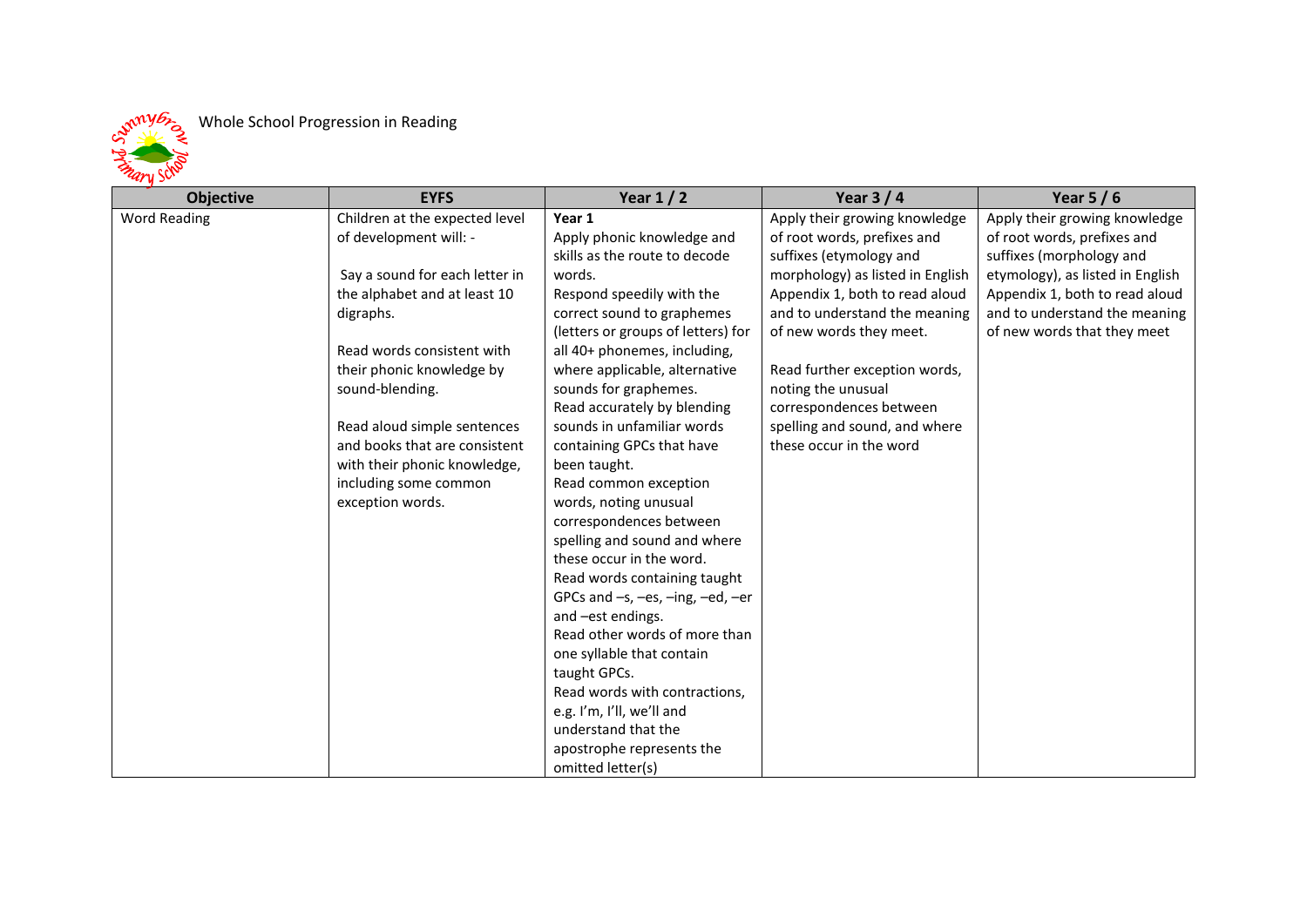| Read aloud accurately books     |  |
|---------------------------------|--|
| that are consistent with their  |  |
| developing phonic knowledge     |  |
| and that do not require them    |  |
| to use other strategies to work |  |
| out words.                      |  |
| Re-read these books to build    |  |
| up their fluency and confidence |  |
| in word reading                 |  |
| Year 2                          |  |
| Continue to apply phonic        |  |
| knowledge and skills as the     |  |
| route to decode words until     |  |
| automatic decoding has          |  |
| become embedded and             |  |
| reading is fluent.              |  |
| Read accurately by blending     |  |
| the sounds in words that        |  |
| contain the graphemes taught    |  |
| so far, especially recognising  |  |
| alternative sounds for          |  |
| graphemes.                      |  |
| Read accurately words of two    |  |
| or more syllables that contain  |  |
| the same graphemes as above.    |  |
| Read words containing           |  |
| common suffixes.                |  |
| Read further common             |  |
| exception words, noting         |  |
| unusual correspondences         |  |
| between spelling and sound      |  |
| and where these occur in the    |  |
| word.                           |  |
| Read most words quickly and     |  |
| accurately without overt        |  |
|                                 |  |
| sounding and blending when      |  |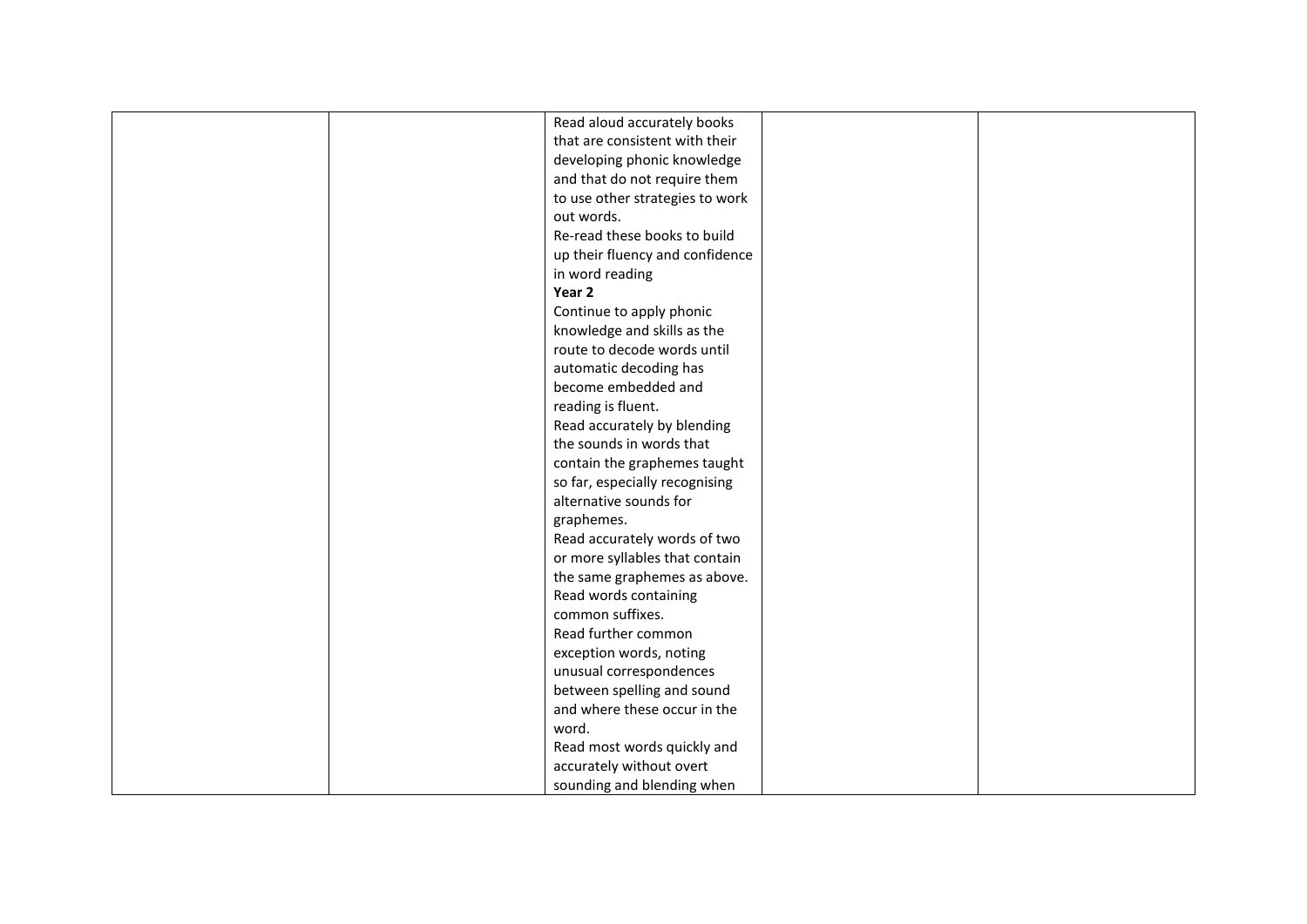|               |                                  | they have been frequently         |                                 |                                    |
|---------------|----------------------------------|-----------------------------------|---------------------------------|------------------------------------|
|               |                                  | encountered.                      |                                 |                                    |
|               |                                  | Read aloud books closely          |                                 |                                    |
|               |                                  | matched to their improving        |                                 |                                    |
|               |                                  | phonic knowledge, sounding        |                                 |                                    |
|               |                                  | out unfamiliar words              |                                 |                                    |
|               |                                  | accurately, automatically and     |                                 |                                    |
|               |                                  | without undue hesitation.         |                                 |                                    |
|               |                                  | Re-read these books to build      |                                 |                                    |
|               |                                  | up their fluency and confidence   |                                 |                                    |
|               |                                  | in word reading                   |                                 |                                    |
| Comprehension | Children at the expected level   | Year 1                            | Develop positive attitudes to   | Maintain positive attitudes to     |
|               | of development will: -           | Develop pleasure in reading,      | reading and understanding of    | reading and understanding of       |
|               |                                  | motivation to read, vocabulary    | what they read by:              | what they read by:                 |
|               | Demonstrate understanding of     | and understanding by:             | ♦ listening to and discussing a | ♦ continuing to read and           |
|               | what has been read to them by    | ♦ listening to and discussing a   | wide range of fiction, poetry,  | discuss an increasingly wide       |
|               | retelling stories and narratives | wide range of poems, stories      | plays, non-fiction and          | range of fiction, poetry, plays,   |
|               | using their own words and        | and non-fiction at a level        | reference books or textbooks    | non-fiction and reference          |
|               | recently introduced              | beyond that at which they can     | ♦ reading books that are        | books or textbooks                 |
|               | vocabulary.                      | read independently.               | structured in different ways    | ♦ reading books that are           |
|               |                                  | ♦ being encouraged to link        | and reading for a range of      | structured in different ways       |
|               | Anticipate - where appropriate   | what they read or hear read to    | purposes                        | and reading for a range of         |
|               | - key events in stories.         | their own experiences.            | ♦ using dictionaries to check   | purposes                           |
|               |                                  | ♦ becoming very familiar with     | the meaning of words that they  | ♦ increasing their familiarity     |
|               | Use and understand recently      | key stories, fairy stories and    | have read                       | with a wide range of books,        |
|               | introduced vocabulary during     | traditional tales, retelling them | ♦ increasing their familiarity  | including myths, legends and       |
|               | discussions about stories, non-  | and considering their particular  | with a wide range of books,     | traditional stories, modern        |
|               | fiction, rhymes and poems and    | characteristics.                  | including fairy stories, myths  | fiction, fiction from our literary |
|               | during role-play.                | ♦ recognising and joining in      | and legends, and retelling      | heritage, and books from other     |
|               |                                  | with predictable phrases.         | some of these orally            | cultures and traditions.           |
|               |                                  | Olearning to appreciate rhymes    | identifying themes and          | recommending books that they       |
|               |                                  | and poems, and to recite some     | conventions in a wide range of  | have read to their peers, giving   |
|               |                                  | by heart                          | books                           | reasons for their choices.         |
|               |                                  | ♦ discussing word meanings,       | ♦ preparing poems and play      | ♦ identifying and discussing       |
|               |                                  | linking new meanings to those     | scripts to read aloud and to    | themes and conventions in and      |
|               |                                  |                                   |                                 |                                    |
|               |                                  | already known.                    | perform, showing                | across a wide range of writing     |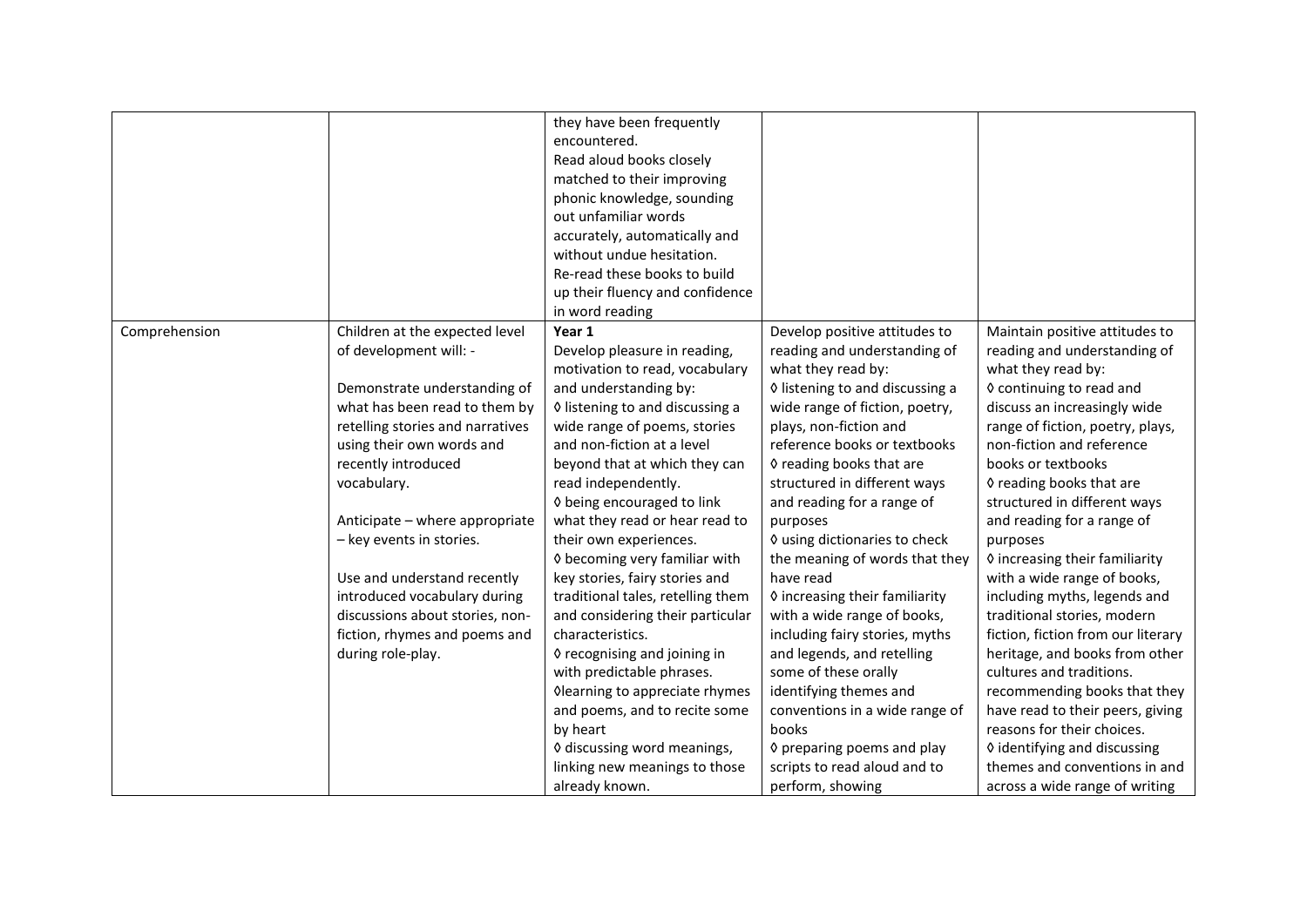|                                  | understanding through           | 0 making comparisons within         |
|----------------------------------|---------------------------------|-------------------------------------|
| Understand both the books        | intonation, tone, volume and    | and across books                    |
| they can already read            | action                          | ♦ learning a wider range of         |
| accurately and fluently and      | ♦ discussing words and phrases  | poetry by heart                     |
| those they listen to by:         | that capture the reader's       | ♦ preparing poems and plays to      |
| ♦ drawing on what they already   | interest and imagination        | read aloud and to perform,          |
| know or on background            | ♦ recognising some different    | showing understanding               |
| information and vocabulary       | forms of poetry (e.g. free      | through intonation, tone and        |
| provided by the teacher.         | verse, narrative poetry)        | volume so that the meaning is       |
| ♦ checking that the text makes   |                                 | clear to an audience.               |
| sense to them as they read and   | Understand what they read, in   |                                     |
| correcting inaccurate reading.   | books they can read             | Understand what they read by:       |
| ♦ discussing the significance of | independently, by:              | ♦ checking that the book            |
| the title and events.            | ♦ checking that the text makes  | makes sense to them,                |
| ♦ making inferences on the       | sense to them, discussing their | discussing their understanding      |
| basis of what is being said and  | understanding and explaining    | and exploring the meaning of        |
| done.                            | the meaning of words in         | words in context                    |
| ♦ predicting what might          | context                         | ♦ asking questions to improve       |
| happen on the basis of what      | ♦ asking questions to improve   | their understanding                 |
| has been read so far.            | their understanding of a text.  | drawing inferences such as          |
|                                  | Drawing inferences such as      | inferring characters' feelings,     |
| Participate in discussion about  | inferring characters' feelings, | thoughts and motives from           |
| what is read to them, taking     | thoughts and motives from       | their actions, and justifying       |
| turns and listening to what      | their actions, and justifying   | inferences with evidence            |
| others say.                      | inferences with evidence        | ♦ predicting what might             |
|                                  | ♦ predicting what might         | happen from details stated and      |
| Explain clearly their            | happen from details stated and  | implied                             |
| understanding of what is read    | implied                         | <b>V</b> summarising the main ideas |
| to them.                         | ◊ identifying main ideas drawn  | drawn from more than one            |
|                                  | from more than one paragraph    | paragraph, identifying key          |
| Year <sub>2</sub>                | and summarising these           | details that support the main       |
| Develop pleasure in reading,     | ♦ identifying how language,     | ideas                               |
| motivation to read, vocabulary   | structure, and presentation     | ♦ identifying how language,         |
| and understanding by:            | contribute to meaning           | structure and presentation          |
| ♦ listening to, discussing and   |                                 | contribute to meaning.              |
| expressing views about a wide    |                                 |                                     |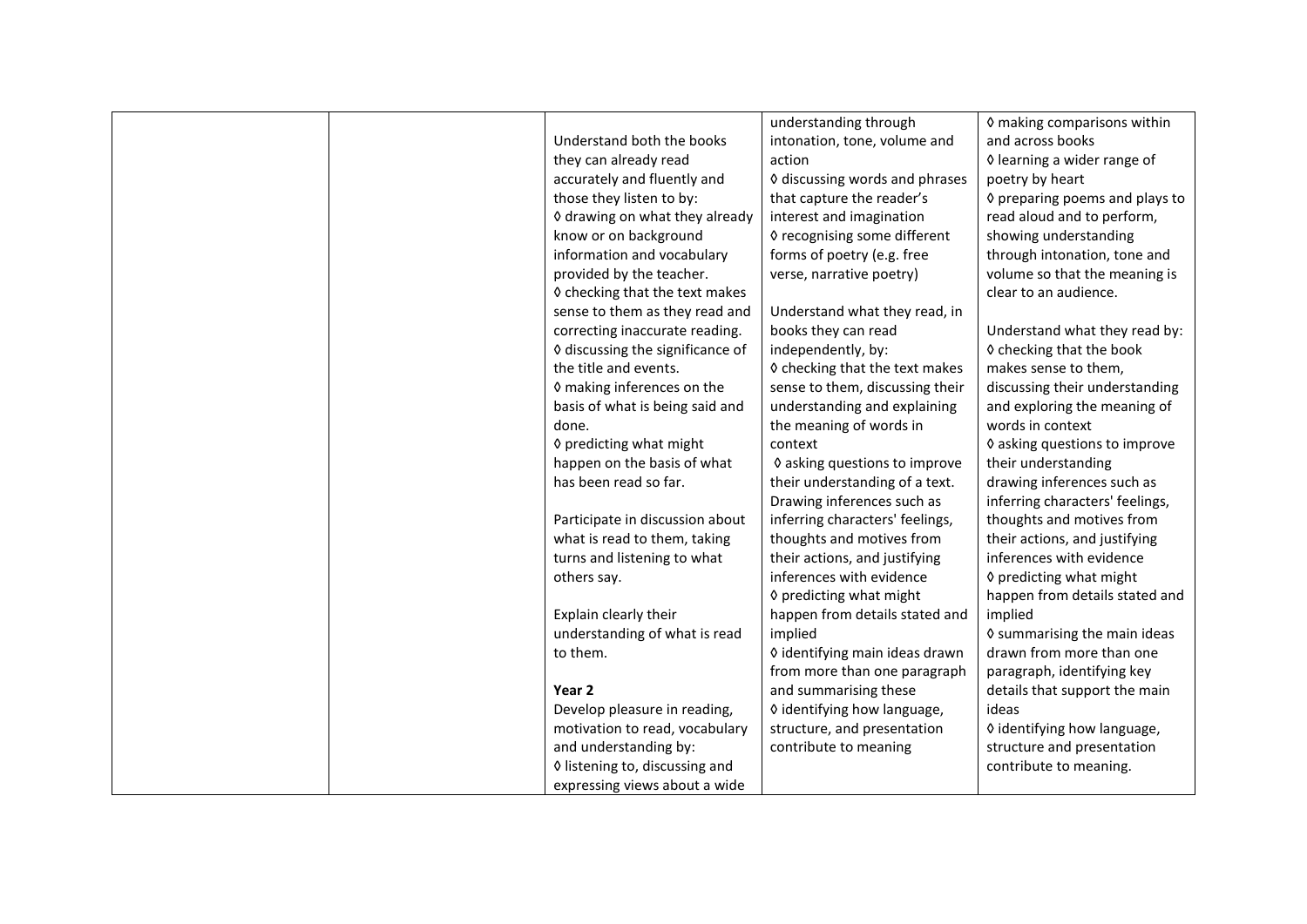|  | range of contemporary and         | Retrieve and record             | Discuss and evaluate how         |
|--|-----------------------------------|---------------------------------|----------------------------------|
|  | classic poetry, stories and non-  | information from non-fiction.   | authors use language, including  |
|  | fiction at a level beyond that at |                                 | figurative language,             |
|  | which they can read               | Participate in discussion about | considering the impact on the    |
|  | independently.                    | both books that are read to     | reader.                          |
|  | ♦ discussing the sequence of      | them and those they can read    |                                  |
|  | events in books and how items     | for themselves, taking turns    | Distinguish between              |
|  | of information are related.       | and listening to what others    | statements of fact and opinion.  |
|  | ♦ becoming increasingly           | say                             |                                  |
|  | familiar with and retelling a     |                                 | Retrieve, record and present     |
|  | wider range of stories, fairy     |                                 | information from non-fiction.    |
|  | stories and traditional tales.    |                                 |                                  |
|  | being introduced to non-fiction   |                                 | Participate in discussions about |
|  | books that are structured in      |                                 | books that are read to them      |
|  | different ways 0 recognising      |                                 | and those they can read for      |
|  | simple recurring literary         |                                 | themselves, building on their    |
|  | language in stories and poetry.   |                                 | own and others' ideas and        |
|  | ♦ discussing and clarifying the   |                                 | challenging views courteously.   |
|  | meanings of words, linking new    |                                 |                                  |
|  | meanings to known                 |                                 | Explain and discuss their        |
|  | vocabulary.                       |                                 | understanding of what they       |
|  | ♦ discussing their favourite      |                                 | have read, including through     |
|  | words and phrases.                |                                 | formal presentations and         |
|  | ♦ continuing to build up a        |                                 | debates, maintaining a focus     |
|  | repertoire of poems learnt by     |                                 | on the topic and using notes     |
|  | heart, appreciating these and     |                                 | where necessary.                 |
|  | reciting some, with appropriate   |                                 |                                  |
|  | intonation to make the            |                                 | Provide reasoned justifications  |
|  | meaning clear.                    |                                 | for their views                  |
|  |                                   |                                 |                                  |
|  | Understand both the books         |                                 |                                  |
|  | that they can already read        |                                 |                                  |
|  | accurately and fluently and       |                                 |                                  |
|  | those that they listen to by: 0   |                                 |                                  |
|  | drawing on what they already      |                                 |                                  |
|  | know or on background             |                                 |                                  |
|  |                                   |                                 |                                  |